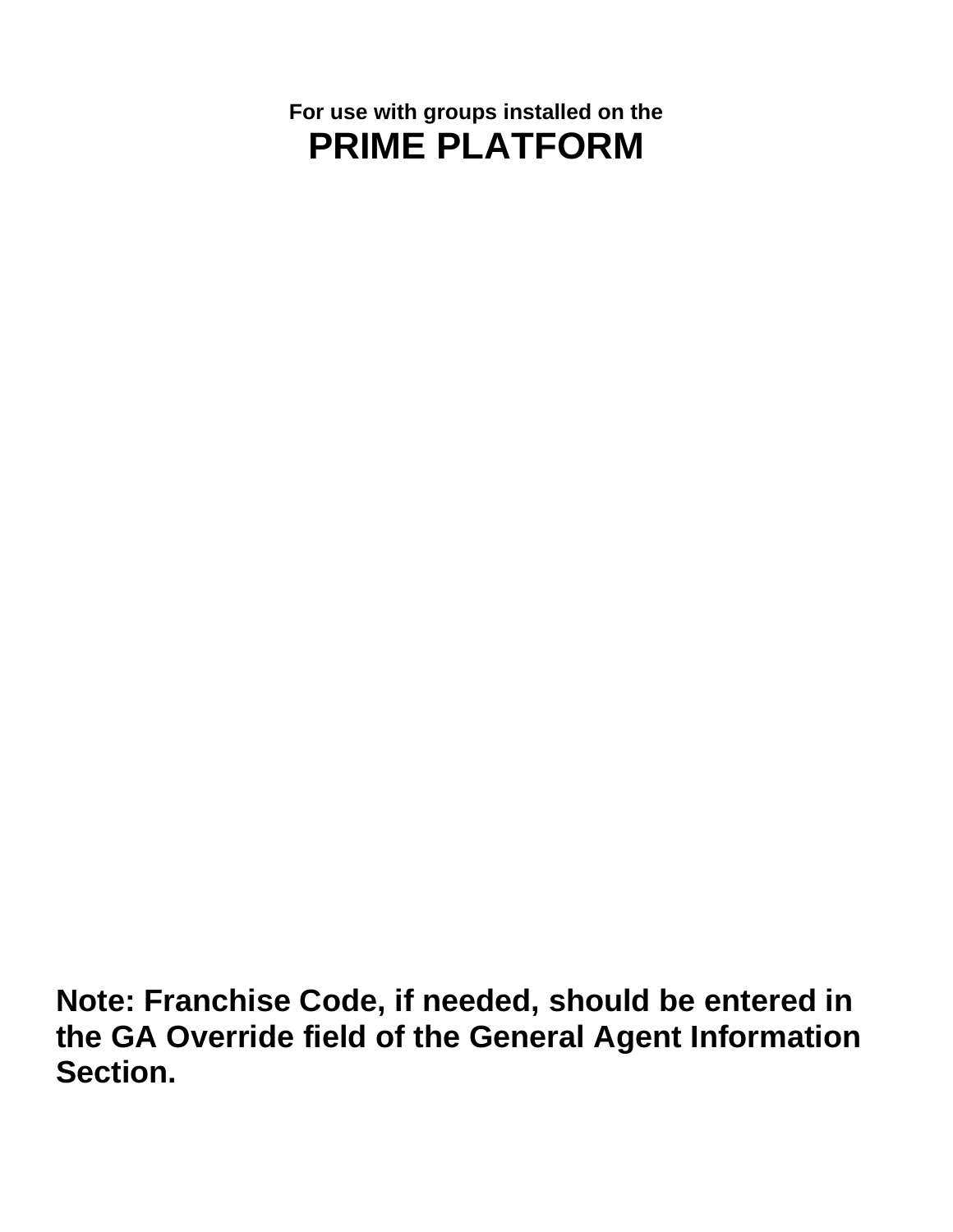| Products: Group Dental Insurance, Vision Care Insurance | UNITEDHEALTHCARE INSURANCE COMPANY OF NEW YORK<br>2950 Express Drive South, Suite 240, Islandia, NY 11749-1412                                                                                                           |             |         |
|---------------------------------------------------------|--------------------------------------------------------------------------------------------------------------------------------------------------------------------------------------------------------------------------|-------------|---------|
| One Penn Plaza,- 8th Floor, New York, NY 10119-0899     | UNIMERICA LIFE INSURANCE COMPANY OF NEW YORK<br>Products: Basic Life and Basic AD&D Insurance, Supplemental Life and Supplemental AD&D Insurance,<br>Short Term Disability Insurance, and Long Term Disability Insurance |             |         |
|                                                         |                                                                                                                                                                                                                          |             |         |
|                                                         |                                                                                                                                                                                                                          |             |         |
| <b>GENERAL INFORMATION</b><br>Group's Full Legal Name:  |                                                                                                                                                                                                                          |             |         |
|                                                         | Group Name as it will Appear on Dental and Vision ID Cards (Max 30 characters):                                                                                                                                          |             |         |
| Street Address:                                         |                                                                                                                                                                                                                          | City:       | State:  |
| Contact Name:                                           | Phone Number:                                                                                                                                                                                                            | Fax Number: | F-Mail: |
| Billing Address (If Different):                         |                                                                                                                                                                                                                          |             |         |

## **Specialty Combined Group Application**

### **COMPANIES:**

Street Address: Street Address: Street Address: Street Address: 2010 and 21 p Code: 21 p Code: 21 p Code: 21 p Code: Tax ID Number:  $\Box$  Number of Years in Existence:  $\Box$  Is the group subject to ERISA?  $\Box$  Yes  $\Box$  No Nature of Business/Organization: Industry Code (SIC): List all subsidiaries to be included: Multi Location Group?  $\Box$  Yes  $\Box$  No | Number of Locations: | List Locations: Political Subdivision Organization Type: Corporation П Other\*: \_\_\_\_\_\_\_\_\_\_\_\_\_\_\_\_\_\_\_\_\_\_\_\_\_\_\_\_\_\_\_\_\_\_\_\_\_\_ Partnership Sole Proprietor  $\Box$ \*Other group types may be subject to regulatory approval. Names Of Owners/Partners: Did you employ anyone other than yourself and your spouse during the preceding calendar year?  $\Box$  Yes  $\Box$  No Classes Excluded:  $\Box$  None  $\Box$  Union  $\Box$  Hourly  $\Box$  Non-Management  $\Box$  Non-Owners  $\Box$  Other Excluded Class Will there be an Eligibility Waiting Period for New Hires? Ness No Waiving the initial waiting period If yes, fill in: days of employment from the date of hire; or months of employment from the date of hire;  $\Box$ Yes  $\Box$ No or 1<sup>st</sup> of month following \_\_\_\_\_days of employment; or 1<sup>st</sup> of month following \_\_\_\_\_months of employment.

## **ELIGIBILITY / PARTICIPATION**

| Total Number of Eligible Employees:                                                  |  | Minimum # of hours worked per week to be eligible for coverage                                            |  |  |
|--------------------------------------------------------------------------------------|--|-----------------------------------------------------------------------------------------------------------|--|--|
| Total Number of full-time Employees:                                                 |  | Minimum # of hours worked per week to be eligible for Disability<br>coverage if different from the above* |  |  |
| *For disability products the minimum # of hours per week to be eligible is 30 hours. |  |                                                                                                           |  |  |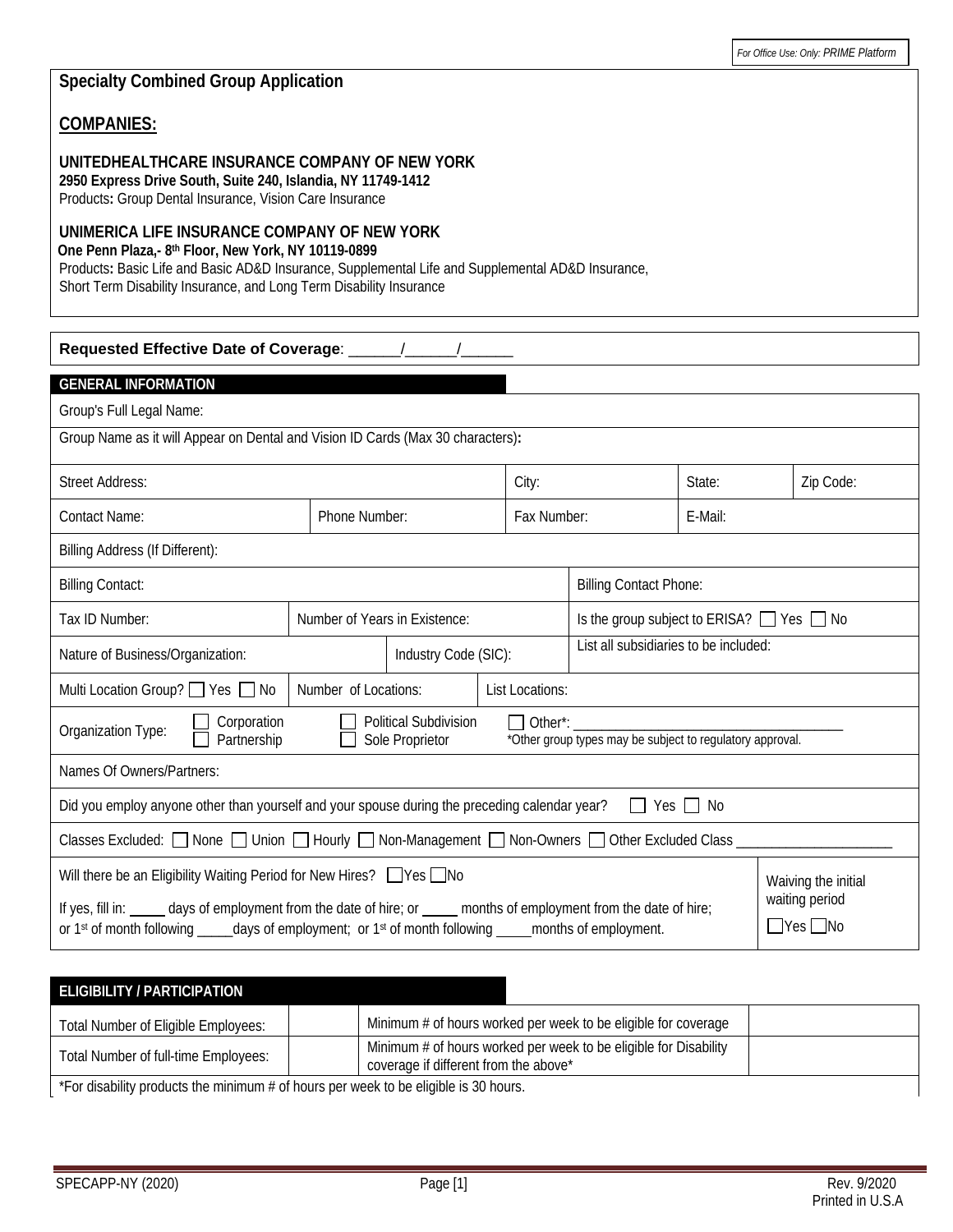| PLAN SELECTION AND INFORMATION       |                                      |                                 |                   |  |
|--------------------------------------|--------------------------------------|---------------------------------|-------------------|--|
| <b>Products</b>                      | Check your selection and fill in the | % Premium contribution by Group |                   |  |
|                                      | <b>Amount or Plan Code</b>           | Employee                        | <b>Dependents</b> |  |
| Dental                               |                                      | %                               | %                 |  |
| Vision                               |                                      | %                               | %                 |  |
| Group Life                           |                                      |                                 |                   |  |
| • Basic Life / AD&D                  |                                      | %                               | N/A               |  |
| • Supplemental Life / AD&D           |                                      | %                               | N/A               |  |
| • Basic Dependent Life / AD&D        |                                      | N/A                             | $\%$              |  |
| • Supplemental Dependent Life / AD&D |                                      | N/A                             | %                 |  |
| Short Term Disability                | Core                                 | %                               | N/A               |  |
|                                      | Buy up                               | %                               | N/A               |  |
|                                      | Core                                 | $\%$                            | N/A               |  |
| Long Term Disability                 | Buy up                               | %                               | N/A               |  |

For Dental or Vision Coverage: COBRA or State Continuation If checked, provide total # of COBRA / Continuation participants in total group?

## **REPLACEMENT / PRIOR COVERAGE INFORMATION Products Do you intend to use this policy to replace a similar plan? Prior Carrier's Name Prior Policy # Termination Date** Dental No Nes<sup>\*</sup> No Vision Reserves No Group Life  $\Box$  Yes  $\Box$  No Short Term Disability | Pyes No Long Term Disability | Pyes No

\* If Dental Coverage is being replaced, was prior dental policy in force for the past 12 consecutive months?  $\Box$  Yes  $\Box$  No

| <b>PRODUCER INFORMATION</b>                                                                    |             |       |                                     |                |  |           |
|------------------------------------------------------------------------------------------------|-------------|-------|-------------------------------------|----------------|--|-----------|
| Producer Name:                                                                                 |             |       | Agency:                             |                |  |           |
| Producer Signature:                                                                            |             |       | Date:                               |                |  |           |
| Street Address:                                                                                |             | City: |                                     | State:         |  | Zip Code: |
| Phone Number:                                                                                  | Fax Number: |       |                                     | Email Address: |  |           |
| Producer Number:                                                                               |             |       | Tax ID Number:                      |                |  |           |
| Commissions Payable To:                                                                        |             |       | Commission split % (if applicable): |                |  |           |
| Alian - Married de la france et car la represence de la car lleva est alian para anche devenir |             |       |                                     |                |  |           |

*Note:* **Provide information in a separate sheet if more than one producer.** 

## **GENERAL AGENT INFORMATION**

| General Agent Name:          |  |                | Tax ID Number: |           |  |
|------------------------------|--|----------------|----------------|-----------|--|
| Street Address:              |  | City:          | State:         | Zip Code: |  |
| Phone Number:<br>Fax Number: |  |                | Email Address: |           |  |
| Commissions Payable To:      |  | G.A. Override: |                |           |  |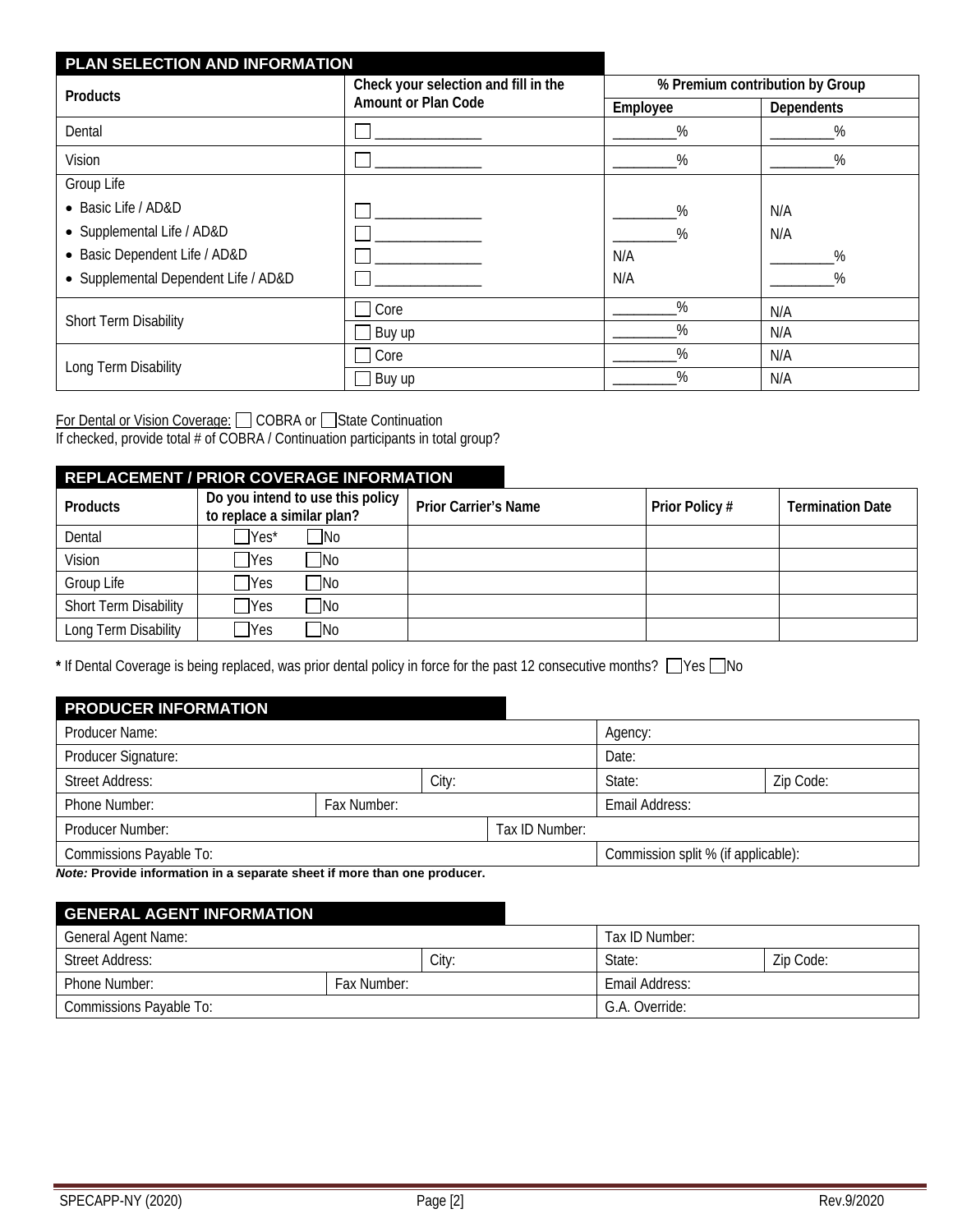## **PRODUCER COMPENSATION DISCLOSURE**

#### **DISCLOSURE REGARDING PRODUCER COMPENSATION:**

In some cases, we pay brokers and agents(commonly known as "producers")compensationfor their serviceswhen they sell our products, in compliance with applicable law. In some states, we may pay "base commissions" based on factors such as: product type; amount of premium; group or company size; and number of employees. These base commissions are reflected in the premium rate.

We may also pay bonuses under programs designed to encourage the placement of new products and provide incentives to: achieve production targets; persistency levels; growth goals; or other objectives. Bonus expenses are not directly reflected in the premium ate. They are included as part of the general administrative costs. We also from time to time, pay producers for services other than those relating to the sale of policies. For example, we pay compensation for services as a general agent or as a consultant.

Producer compensation may be subject to disclosure on Schedule A of the ERISA Form5500 for customers governed by ERISA. We provide Schedule A reports to our customers as required by federal law. For information about the compensation that may be paid with respect to your policy, please contact your producer.

#### **AGREEMENT**

The Group and the Company(ies) ("we", "us" or "our") agree that:

**THE APPLICATION** shall become part of any policy issued.

**PREMIUM RATES** shall: (1) be subject to all provisions in thatpolicy; and (2) be binding on both Employer and us.

**LIABILITY OF THE COMPANY(IES).** We will have no liability until this request has been approved atOur Administrative Office.

**AUTHORITY OF AGENTS.** No agent can change the terms of this requestor any policy we issue. No agent can waive any of our rights, requirements or extend the time for any premium payments.

**CHANGES AND CORRECTIONS.** Changes are an amendment to and form a part of the original request and any policy issued. No change in the policy shall be valid unless approved by an officer of the insurer and evidenced by endorsement on the policy, or by amendment to the policy signed by the policyholder and the insurer. No application shall contain a provision which changes the terms of the policy to which it is attached.

#### **I UNDERSTAND AND AGREE that**:

- the 1st month's estimated premium and complete enrollment information for all eligible persons requesting coverage; must be submitted with this Application BEFORE action is taken on this Application. Coverage is not in effect unless and until I receive notice of acceptance from the Company(ies). If my coverage is declined, the Company(ies) will return the premiumdeposit given with the Application. If my coverage is approved, premiummust be paid monthly in advance.

- I am responsible for sending notice to the Company(ies) promptly of any changes in information that affects the eligibility of employees or members or their dependents. This includes the addition of newly eligible employees or members or dependents.

- the Policy/Certificate of Coverage or Summary Plan Description, other documents, notices and communications regarding the coverage indicated on this Application, may be transmitted electronically tome and to the Group's employees or members. The Employer has the option to request that the Company(ies) provide the Policy/Certificate of Coverage or Summary Plan Description, other documents, notices and communications regarding the coverage in print rather than electronically. Delivery method preference is requested within the Group Signature section.

I declare that all the statements made in this Application are, to the best of my knowledge: true and complete. I understand that the Company(ies) will rely on the information I provide to determine: eligibility for coverage; setting premium rates; and other purposes, and that the Policy is incontestable after two years except for the non-payment of premium. I agree that the Company(ies) will rely on the most current information it has with respect to the eligibility of employees or members and their dependents in providing coverage under this policy.

**The following notice(s) do(es) not apply to life insurance coverage:** INSURANCE FOR SHORT TERM DISABILITY AND/OR LONG TERM DISABILITY MAY CONTAIN A PRE-EXISTING CONDITION LIMITATION/EXCLUSION. PLEASE SEE THE POLICY(IES) FOR MORE INFORMATION.

FRAUD WARNING: Any person who knowingly and with intent to defraud any insurance company or other person files an application for insurance or statement of claim containing any materially false information, or conceals for the purpose of misleading, information concerning any fact material thereto, commits a fraudulent insurance act, which is a crime, and shall also be subject to a civil penalty not to exceed five thousand dollars and the stated value of the claim for each such violation.

| <b>GROUP SIGNATURE</b> (form must be signed)                                                                                                                                                                      |                              |  |
|-------------------------------------------------------------------------------------------------------------------------------------------------------------------------------------------------------------------|------------------------------|--|
| Policy/Certificate of Coverage or Summary Plan Description, other documents, notices and communications<br>delivery preference to the Employer (if option not elected, Print will be the default delivery method) | Electronic Delivery<br>Print |  |
| Group Authorized Person's Name (Print):                                                                                                                                                                           |                              |  |
| <b>Group Authorized Person's Signature:</b>                                                                                                                                                                       | Date:                        |  |